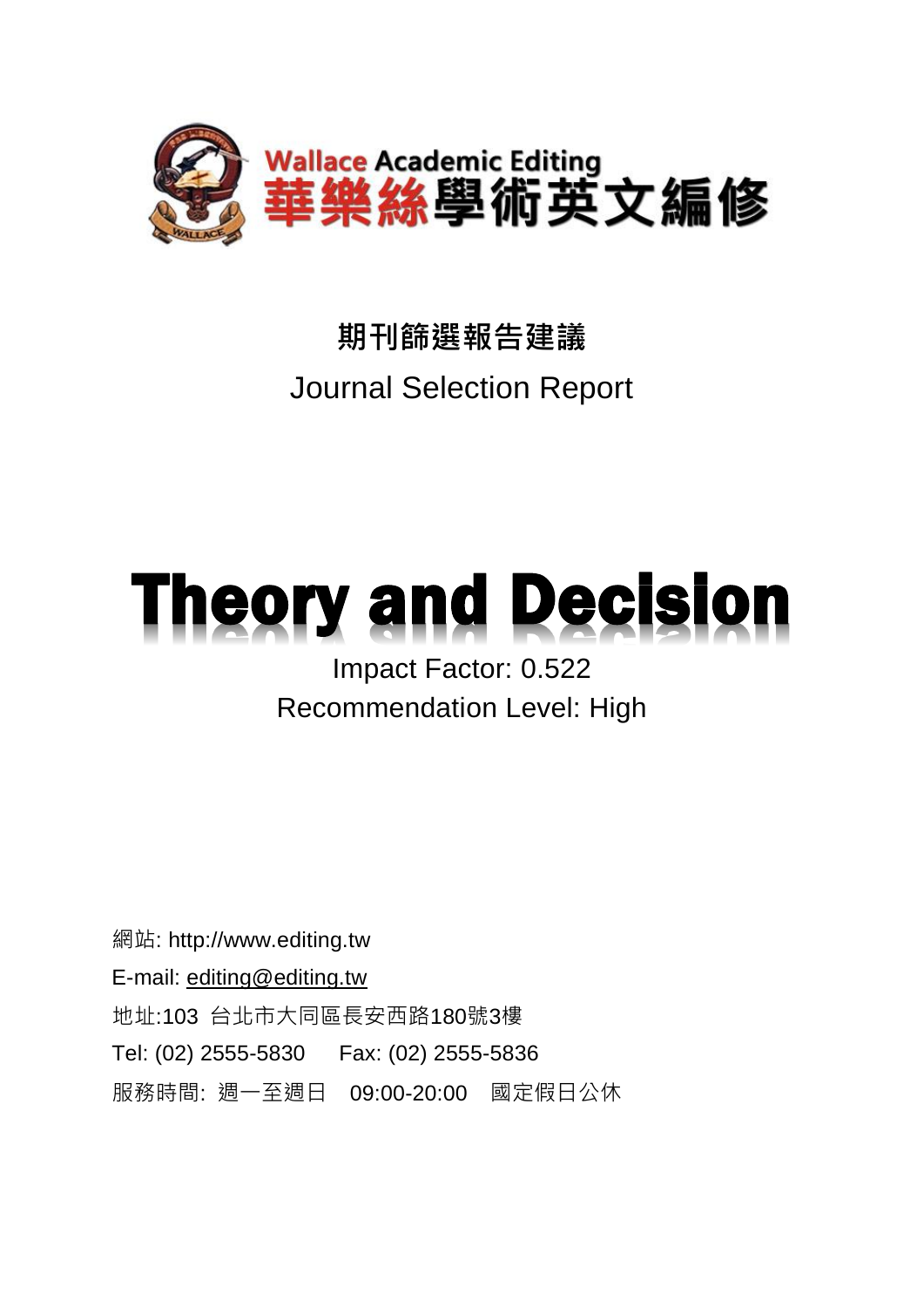## **文章標題**

*(Article Title)*

## **Evaluation Factors Facilitating Decision-making for Designing Convertible Spaces: An Example of Golf Clubs**

## **推薦程度及原因**

*(Reasons for Recommendation)*

1. 推薦程度:

*(Recommendation level)* **High** 

2. 原因:

*(Reasons for recommendation)*

The topic of this manuscript lies within the scope of this journal. The journal has recently accepted manuscripts on renovation and redesign of buildings and built environments. The journal has recently published studies using methods such as analytical hierarchy process and Delphi technique. Furthermore, the impact factor (IF) is suitable (IF  $~1$ ). Moreover, it is listed in the Science Citation Index (SCI) or Science Citation Index Expanded (SCIE), Social Sciences Citation Index (SSCI) or Social Sciences Citation Index Expanded (SSCIE), or Emerging Source Citation Index (ESCI).

Furthermore, please consider including the following keywords in the title and abstract. These keywords have been selected from previously published papers in the target journal:

Decision, criteria, evaluation, hierarchy analysis

## **期刊品質**

#### *(Journal Quality)*

3. 是否為 SCI 或 SSCI 期刊:

*(Is the target journal a part of Science Citation Index [SCI] or the Social Science Citation Index [SSCI]?)* Yes

4. 其他索引:

#### *(Abstracting and Indexing)*

Social Science Citation Index, Journal Citation Reports/Social Sciences Edition, SCOPUS, PsycINFO, Zentralblatt Math, EBSCO EconLit with Full Text, Google Scholar, ABS Academic Journal Quality Guide, CNKI, Current Abstracts, Current Contents / Social & Behavioral Sciences, Earthquake Engineering Abstracts, EBSCO Discovery Service, EBSCO TOC Premier, ECONIS, EI Compendex, ERIH PLUS, Gale, Gale Academic OneFile, International Abstracts in Operations Research, International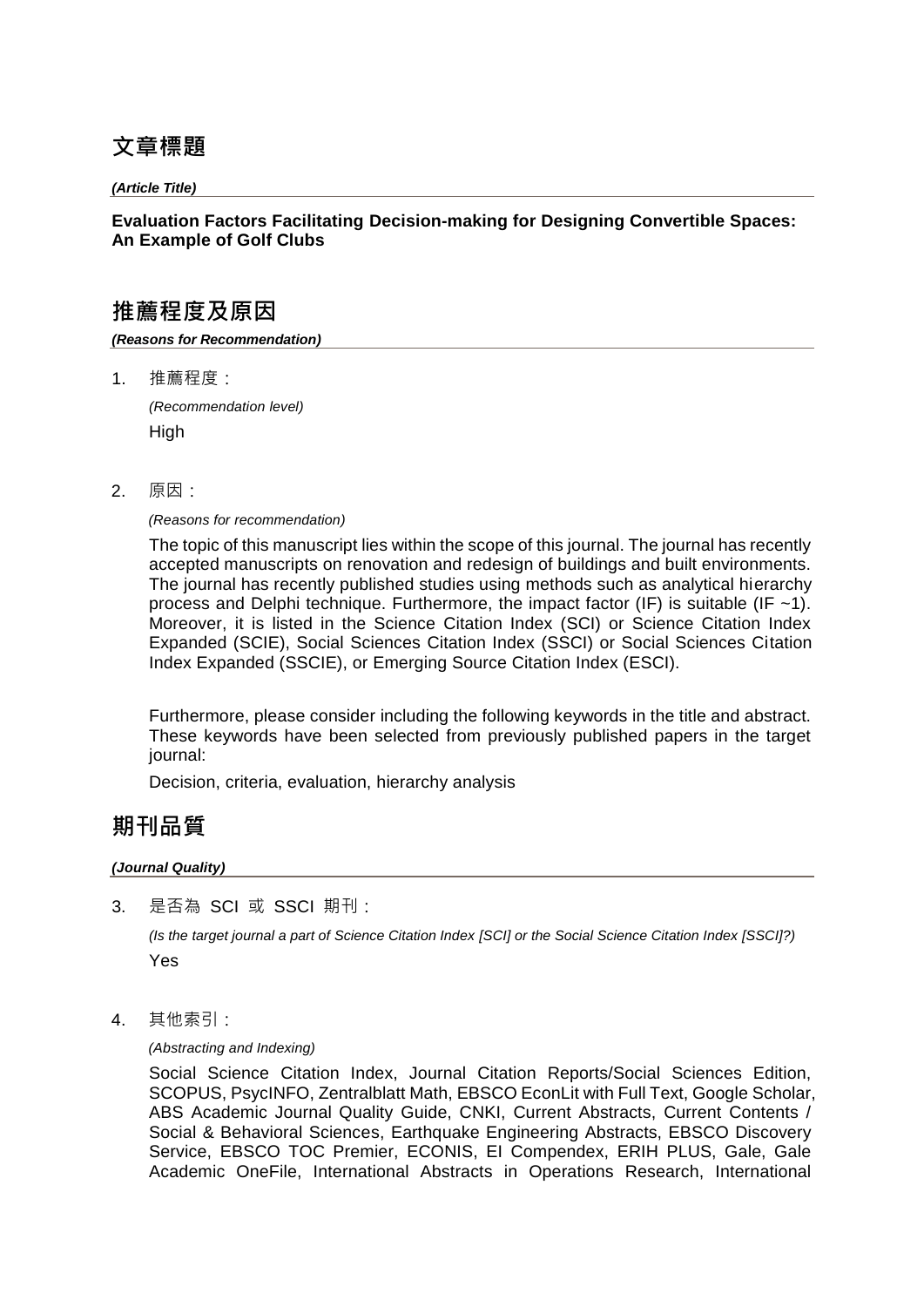Bibliography of Book Reviews (IBR), International Bibliography of Periodical Literature (IBZ), International Bibliography of the Social Sciences (IBSS), International Political Science Abstracts, Mathematical Reviews, OCLC WorldCat Discovery Service, ProQuest Health Research Premium Collection, ProQuest Philosophy Database, ProQuest-ExLibris Primo, ProQuest-ExLibris Summon, Research Papers in Economics (RePEc), The Philosopher's Index

5. 期刊類型:

*(Journal type)* Peer reviewed

6. 發行年度:

*(Issue of year)* From 1971 to present

- 7. 出版機構隸屬及國家: *(Affiliated publishing organization and country)* Springer, Germany
- 8. 出版機構類型: *(Publishing organization type)* Commercial
- 9. 平均審查與出版時間:

*(Average time between submission and publication)* Not available

## **期刊資訊大要**

#### *(Journal Information)*

10. 宗旨及範圍:

*(Aims and scope)*

*Theory and Decision* publishes papers on all aspects of decision-making, exploring research in psychology, management science, economics, the theory of games, statistics, operations research, artificial intelligence, cognitive science, and analytical philosophy. Moreover, it addresses cross-fertilization among these disciplines.

11. 目標讀者群:

*(Audience)* 

Researchers, academicians, and professionals in the fields of urban planning, decision science, construction, engineering, sports management, and leisure science.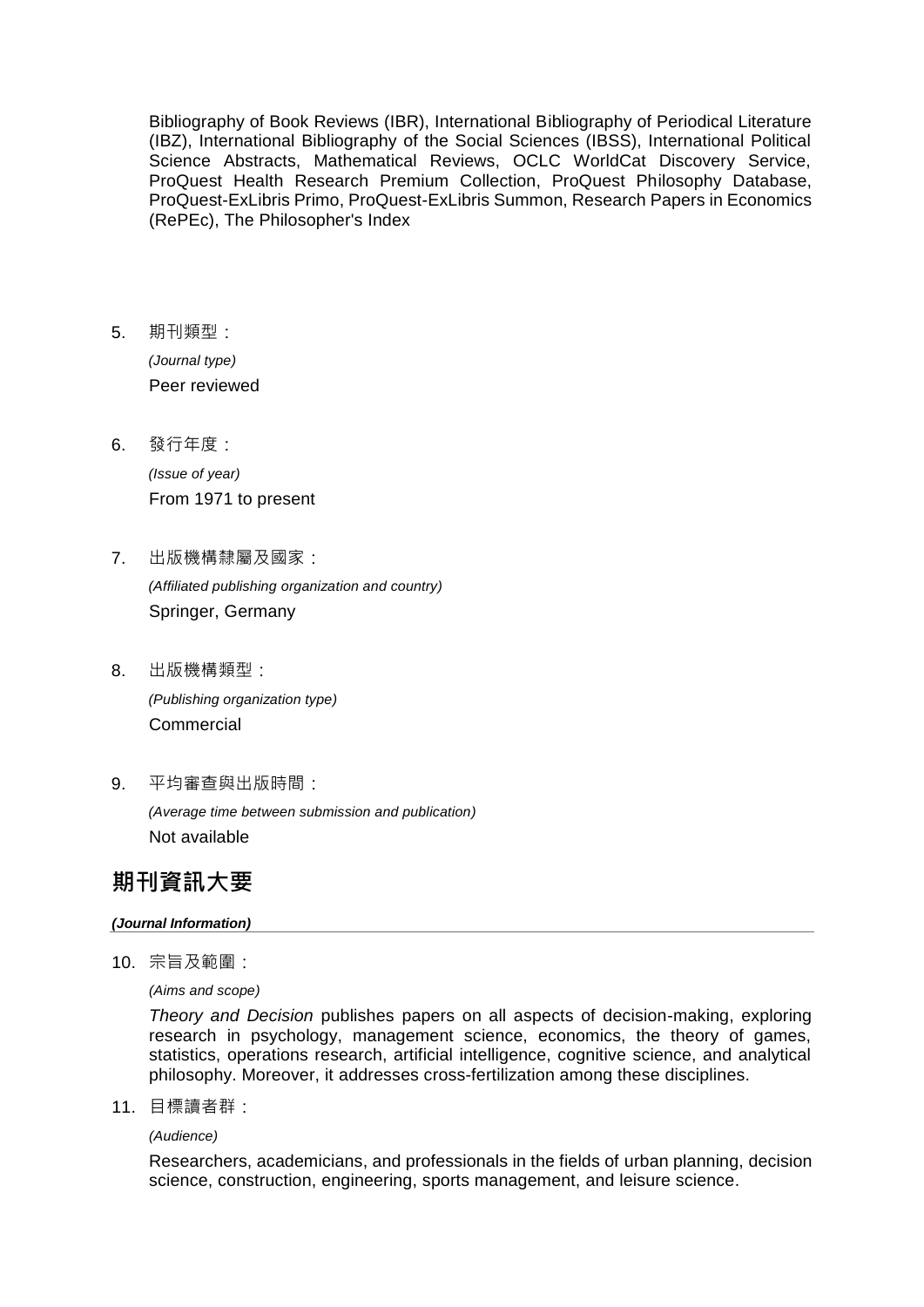- 12. 接受文章類型: *(Types of articles)* Original articles
- 13. 出版數量:

*(Number of publications)* Approximately 8 issues are published per year

14. 每年出版論文的數量:

*(Number of papers published each year)* Approximately 100 articles are published per year

15. 特刊或是期刊主題:

*(Special issues or journal themes)* No

16. 投稿之相關事項、方式:

*(Author guidelines)* https://www.springer.com/economics/economic+theory/journal/11238 我們可協助編排文章格式,如須此服務再請與我們聯繫。

17. 字數或頁數限制:

*(Limitations on the number of words or pages)* The length of the manuscript has not been specified

18. 摘要字數限制:

*(Limitations on abstract)* The length of the abstract should be 150–250 words

19. 圖表格式是否符合期刊規範:

*(Are the figures and tables in the right format?)*

The EPS or PDF format is required for vector graphics. The TIFF or JPEG format is required for halftones, combination art, and line drawings. Scanned line drawings should be in Bitmap format should have a minimum resolution of 1200 dpi, combination art should have a minimum resolution of 600 dpi, and halftones (color or grayscale in EPS format) should have a minimum resolution of 300 dpi.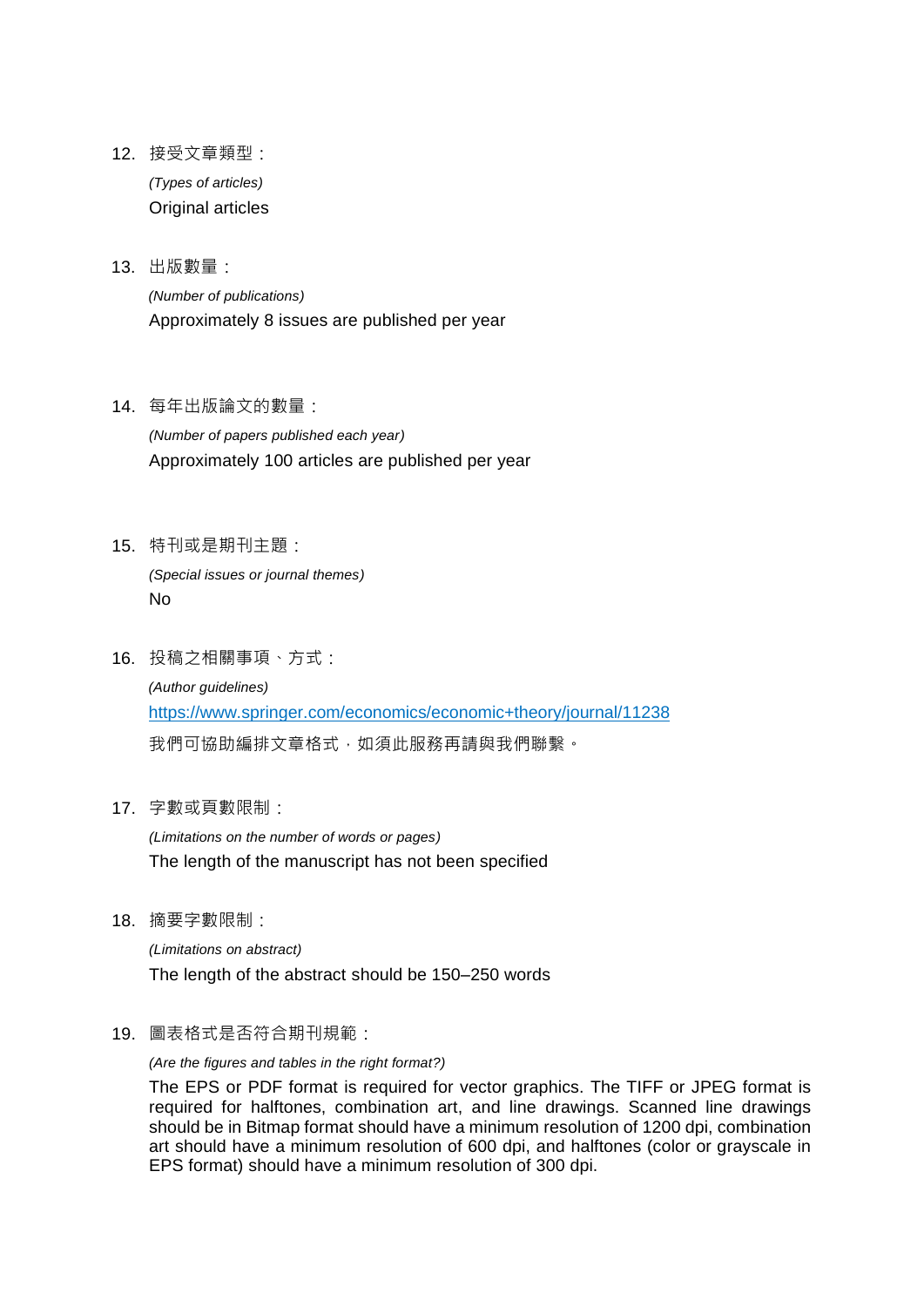20. 編輯委員會成員:

*(Editorial board)*

https://www.springer.com/economics/economic+theory/journal/11238/PSE?detailsPage =editorialBoard

如果您認識或曾與其中一位編審委員有工作、學術上的接觸,將會對您的論文出版有幫 助;投稿時,如果需要提供建議審閱者,可將此人列為候選人之一。

- 21. 此期刊編輯人員是否正在異動? *(Is the editorial staff in a state of transition?)* No
- 22. 期刊聯絡資訊:

*(Editorial Office)* E-mail: Not available

23. 主編電子郵件以及期刊網址: *(E-mail address for the editor-in-chief and journal website)* 期刊首頁連結: *(Journal homepage)* https://link.springer.com/journal/11238

Editor: Mohammed Abdellaoui

E-mail: abdellaoui@hec.fr

URL/E-mail address/Postal address for manuscript submission: https://www.editorialmanager.com/theo/default.aspx

24. 主編的信

*(Letter from the editor)* No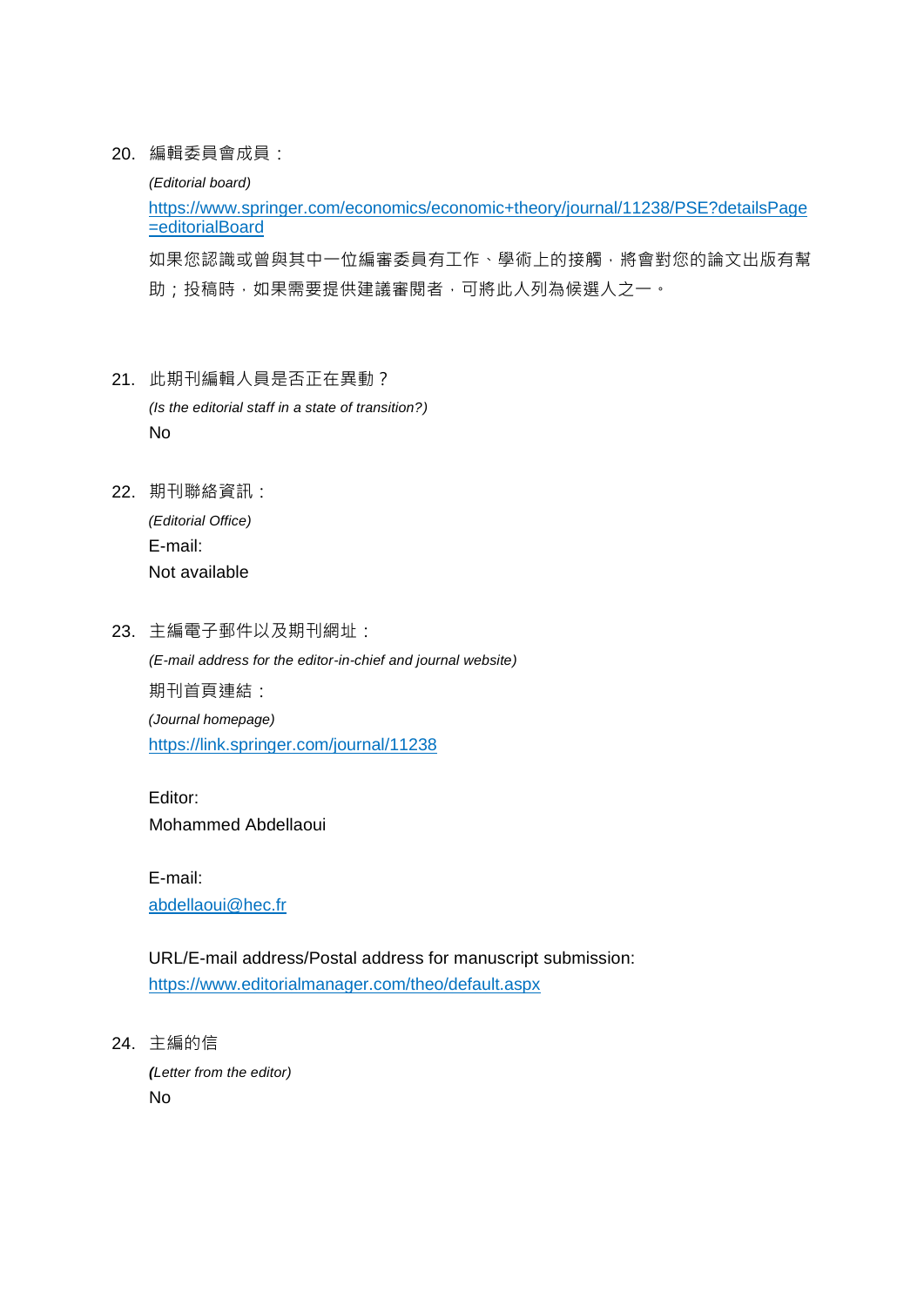## **出版格式**

#### *(Publication Format)*

25. 紙本及/或電子格式: *(Print and/or electronic formats)* Both formats are available

- 26. 期刊是否會先將被接受的論文刊登於期刊網頁中,日後才會以紙本印刷成品呈現? *(Does the journal publish accepted articles as "Online First?")* Yes
- 27. 是否為公開存取期刊?

*(Is your target journal an open access journal?)* No. Submitting authors can freely select their preferences regarding open access.

28. 期刊是否會對被接受的論文酌收費用?如果要酌收費用,那是多少錢呢?

*(What is the publication cost charged by the journal?)*

The open access publication charges are not specified on the website. They are likely to be approximately USD 3000 (excluding taxes).

## **作者文章與期刊關聯**

*(Correlations between Authors' Articles and Journals)*

29. 論文是否和編輯目標一致?

*(Are the published papers consistent with editorial objectives and goals?)* Yes

30. 論文是否為此期刊偏好的量化或質化的研究?

*(Does your paper fulfill the journal's preferences regarding quantitative or qualitative research?)* Yes

31. 此期刊最近一次出版和我們論文主題相同的文章是什麼時候? *(When were papers on topics similar to your own paper the most recently published in the journal?)* March 2017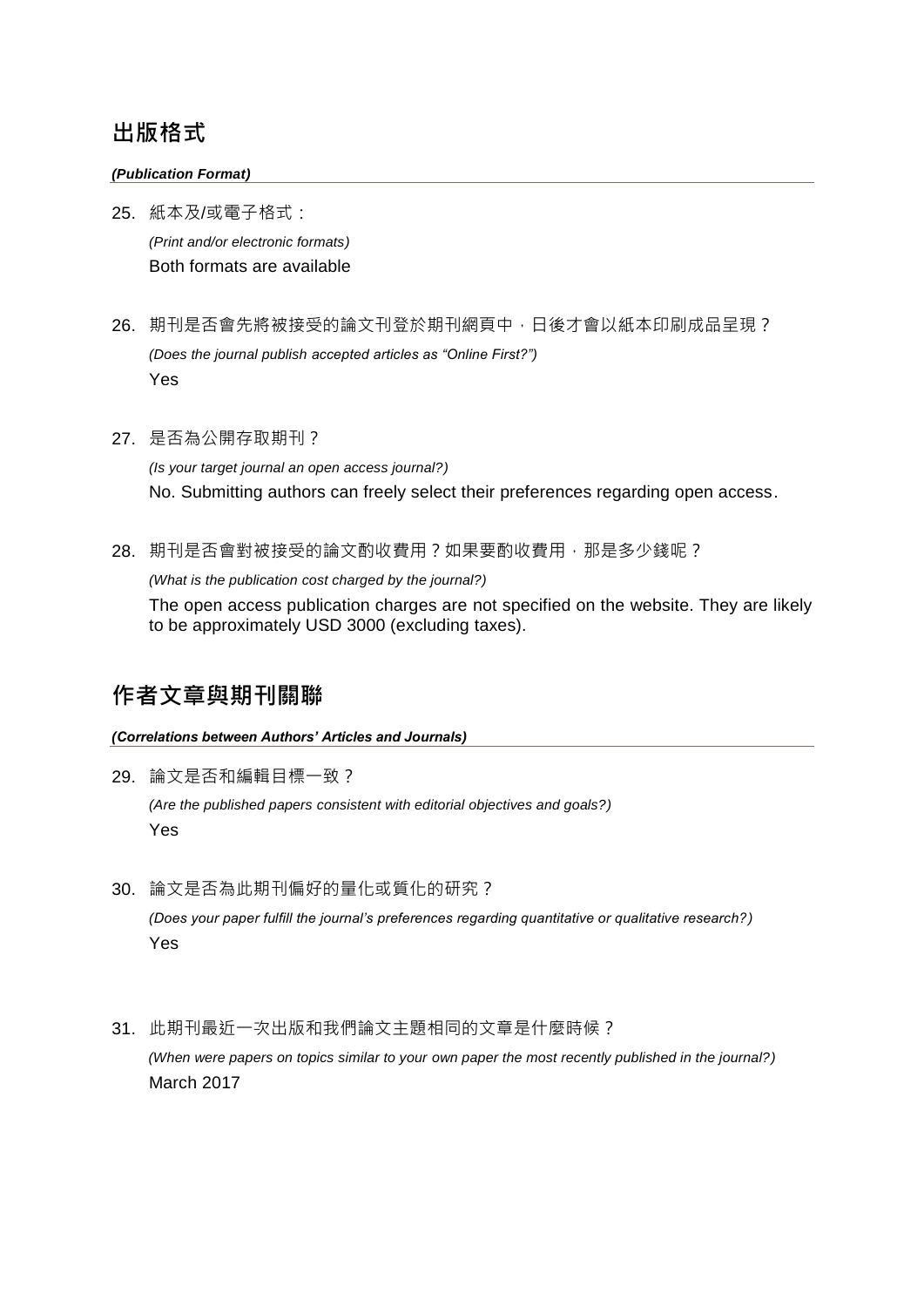### **Optimize, satisfice, or choose without deliberation? A simple minimax-regret assessment**

By: Charles F. Manski In: *Theory and Decision* DOI: https://doi.org/10.1007/s11238-017-9592-1 Published: March 2017 URL: https://link.springer.com/article/10.1007/s11238-017-9592-1

32. 此期刊出版過的論文有和我們論文的研究方法一樣的嗎?

*(Do papers that have been published in the target journal contain the same research methods used in your paper?)* Yes, here is an example: **Empirical evaluation of third-generation prospect theory** By: Michael H. Birnbaum In: *Theory and Decision* DOI: https://doi.org/10.1007/s11238-017-9607-y Published: June 2017 URL: https://link.springer.com/article/10.1007/s11238-017-9607-y

33. 如果我們的論文提出一個嶄新的技術,此期刊是否曾出版類似的文章? *(If your paper proposes a novel methodology, has the target journal published similar articles?)* No

## **期刊投稿人**

#### *(Submitting Authors)*

34. 投稿人的學術背景:

*(What are the academic backgrounds of the submitting authors?)* Doctoral Students, Associate Professors, Assistant Professors, Professors, **Researchers** 

35. 作者種族多元化與否?

*(Are authors ethnically diverse?)* Yes. According to the database, about 12% of the authors were from Taiwan/China.

36. 是否開放台灣/中國的投稿者?

*(Does the journal publish papers from Taiwanese/Chinese authors?)* Yes. Here are a few examples: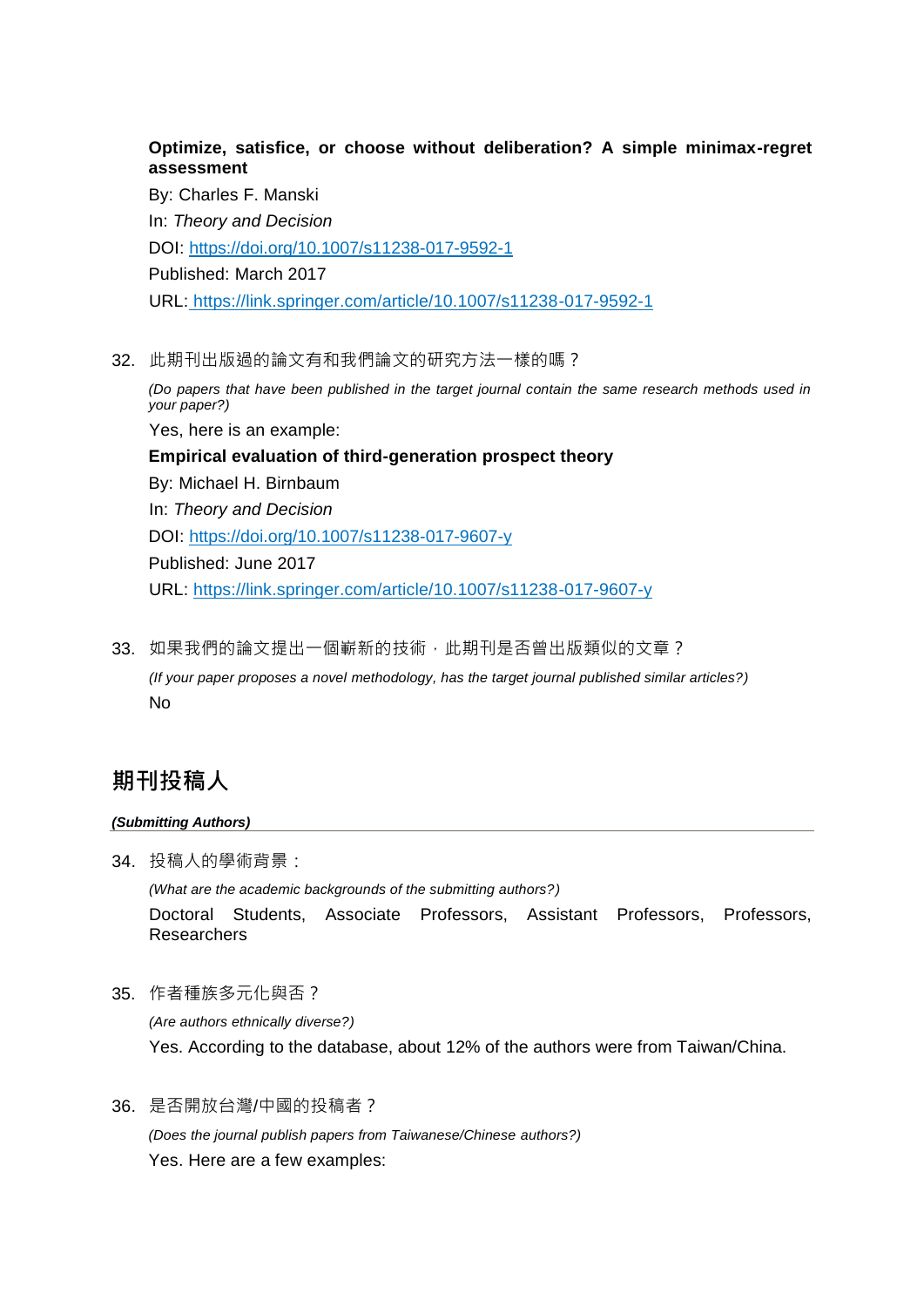#### **An axiomatization of the kernel for TU games through reduced game monotonicity and reduced dominance**

By: Theo Driessen et al In: *Theory and Decision* DOI: https://doi.org/10.1007/s11238-012-9344-1 Published: December 2012 URL: https://link.springer.com/article/10.1007/s11238-012-9344-1

## **Estimating cumulative prospect theory parameters from an international survey**

By: Marc Oliver Rieger et al In: *Theory and Decision* DOI: https://doi.org/10.1007/s11238-016-9582-8 Published: November 2016 URL: https://link.springer.com/article/10.1007/s11238-016-9582-8

## **Motivation and mission in the public sector: evidence from the World Values Survey**

By: Edd Cowley et al In: *Theory and Decision* DOI: https://doi.org/10.1007/s11238-013-9371-6 Published: May 2013 URL: https://link.springer.com/article/10.1007/s11238-013-9371-6

## 37. 投稿人是否來自各個不同優劣等級的大學機構?

*(Are the authors from different levels of universities and institutions?)* Yes

## **期刊文獻和論文文獻的關聯**

#### *(Correlations between the Literature or References Presented in the Journal and Your Paper)*

38. 此期刊在我們論文被引用的次數: *(How many times have you cited the target journal in your paper?)*

Zero

39. 類似研究主題的作者是否也投稿至此期刊? *(Have authors who specialize in similar research topics submitted to this journal?)* No